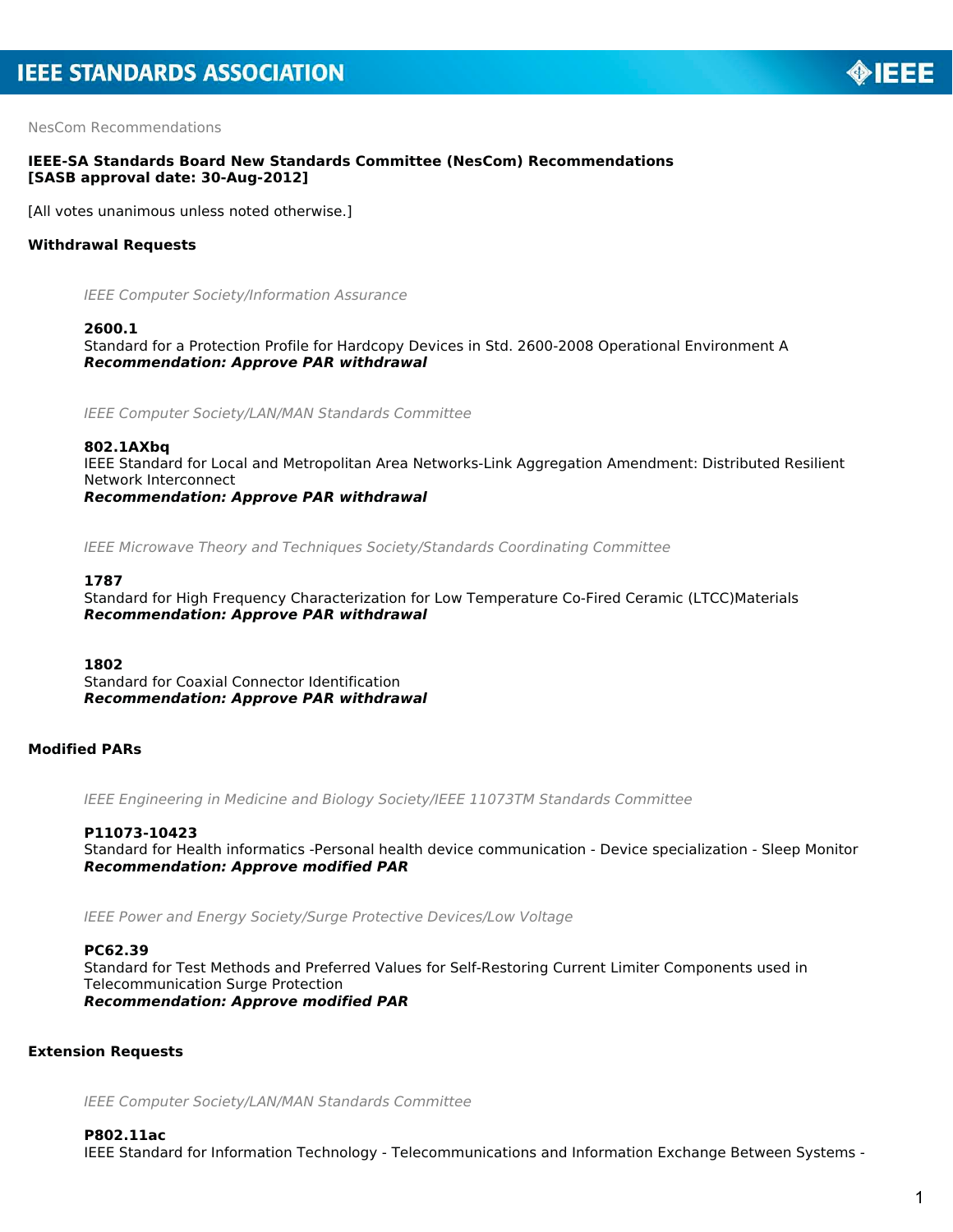Local and Metropolitan Area Networks - Specific Requirements - Part 11: Wireless LAN Medium Access Control (MAC) and Physical Layer (PHY) Specifications - Amendment: Enhancements for Very High Throughput for operation in bands below 6GHz

*Recommendation: Approve request for an extension until December 2014*

IEEE Computer Society/Microprocessor Standards Committee

### **P1788**

Standard for Interval Arithmetic

*Recommendation: Approve request for an extension until December 2014*

IEEE Engineering in Medicine and Biology Society/IEEE 11073TM Standards Committee

### **P11073-10419**

Standard for Health informatics - Personal health device communication - Device specialization - Insulin pump *Recommendation: Approve request for an extension until December 2014*

IEEE Instrumentation and Measurement Society/TC4 - High Frequency Measurement

### **P378**

Recommended Practice for Scattering Parameter Measurements and Uncertainty Analysis Using Network Analyzers *Recommendation: Approve an extension until December 2014*

**New PARs**

IEEE Broadcast Technology Society/RF Techniques

### **P1875**

Recommended Practice for Method of Measurement for Passive Intermodulation for Digital Television and FM In-Band-On-Channel Transmission Components *Recommendation: Approve new PAR until December 2016*

IEEE Computer Society/LAN/MAN Standards Committee

### **P802.1AB-2009/Cor 1**

IEEE Standard for Local and metropolitan area networks-- Station and Media Access Control Connectivity Discovery - Corrigendum 1: Technical and editorial corrections *Recommendation: Approve new PAR until December 2016*

# **P802.3bm**

IEEE Standard for Information technology--Telecommunications and information exchange between systems--Local and metropolitan area networks--Specific requirements Part 3: Carrier Sense Multiple Access with Collision Detection (CSMA/CD) Access Method and Physical Layer Specifications Amendment: Physical Layer Specifications and Management Parameters for 40 Gb/s and 100 Gb/s Operation Over Fiber Optic Cables *Recommendation: Approve new PAR until December 2016*

# **P802.3bn**

IEEE Standard for Information technology--Telecommunications and information exchange between systems--Local and metropolitan area networks--Specific requirements Part 3: Carrier Sense Multiple Access with Collision Detection (CSMA/CD) Access Method and Physical Layer Specifications Amendment: Physical Layer Specifications and Management Parameters for Ethernet Passive Optical Networks Protocol over Coax *Recommendation: Approve new PAR until December 2016*

### **P802.11aj**

Standard for Information technology--Telecommunications and information exchange between systems Local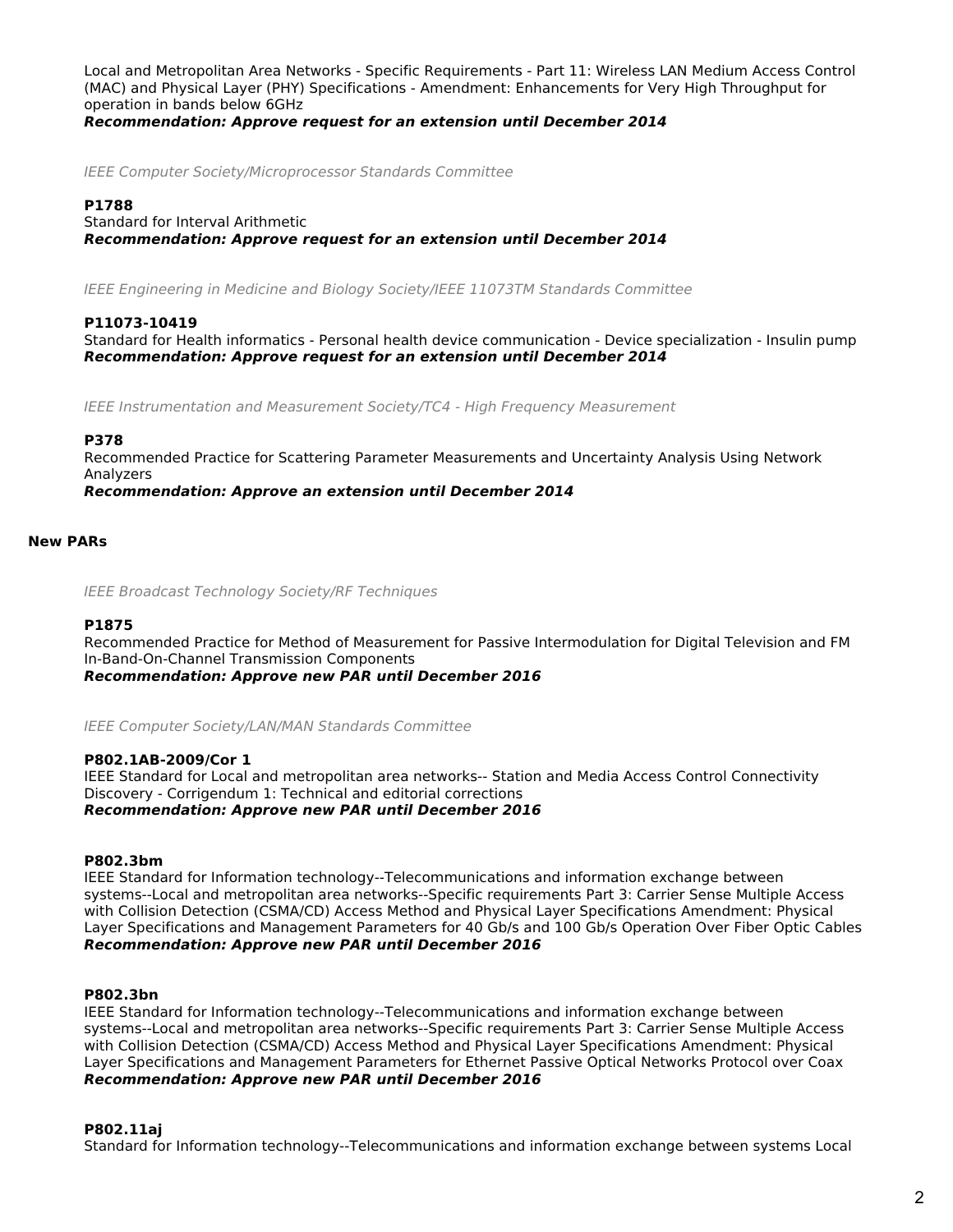and metropolitan area networks--Specific requirements Part 11: Wireless LAN Medium Access Control (MAC) and Physical Layer (PHY) Specifications - Amendment: Enhancements for Very High Throughput to support Chinese millimeter wave frequency bands

*Recommendation: Approve new PAR until December 2016*

#### **P802.16.3** Standard for Mobile Broadband Network Performance Measurements *Recommendation: Approve new PAR until December 2016*

**P802.16q** IEEE Standard for Air Interface for Broadband Wireless Access Systems Amendment for Multi-tier Networks *Recommendation: Approve new PAR until December 2016*

IEEE Engineering in Medicine and Biology Society/IEEE 11073TM Standards Committee

# **P11073-10471a**

IEEE Health informatics-Personal health device communication Part 10471: Device specialization-Independent living activity hub Amendment *Recommendation: Approve new PAR until December 2016*

IEEE Instrumentation and Measurement Society/TC39 Measurements in Power Systems

# **P1878**

Standard for Measurements on Electric Power Systems: Uncertainty Evaluation and Expression *Recommendation: Approve new PAR until December 2016*

IEEE Microwave Theory and Techniques Society/Standards Coordinating Committee

### **P1785.2**

Standard for Rectangular Metallic Waveguides and Their Interfaces for Frequencies of 110 GHz and Above. Part 2: Waveguide Interfaces

*Recommendation: Approve new PAR until December 2016*

### **P1785.3**

Recommended Practice for Rectangular Metallic Waveguides and Their Interfaces for Frequencies of 110 GHz and Above. Part 3: Recommendations for Performance and Uncertainty Specifications *Recommendation: Approve new PAR until December 2016*

IEEE Power and Energy Society/Electric Machinery

**P56**

Guide for Insulation Maintenance of Electric Machines *Recommendation: Approve new PAR until December 2016*

**P1719** Guide for Evaluating Stator Cores of AC Electric Machines Rated 1 MVA and Higher *Recommendation: Approve new PAR until December 2016*

IEEE Power and Energy Society/Insulated Conductors

### **P835a**

IEEE Standard Power Cable Ampacity Tables - Amendment 1: Revision to Introduction *Recommendation: Approve new PAR until December 2016*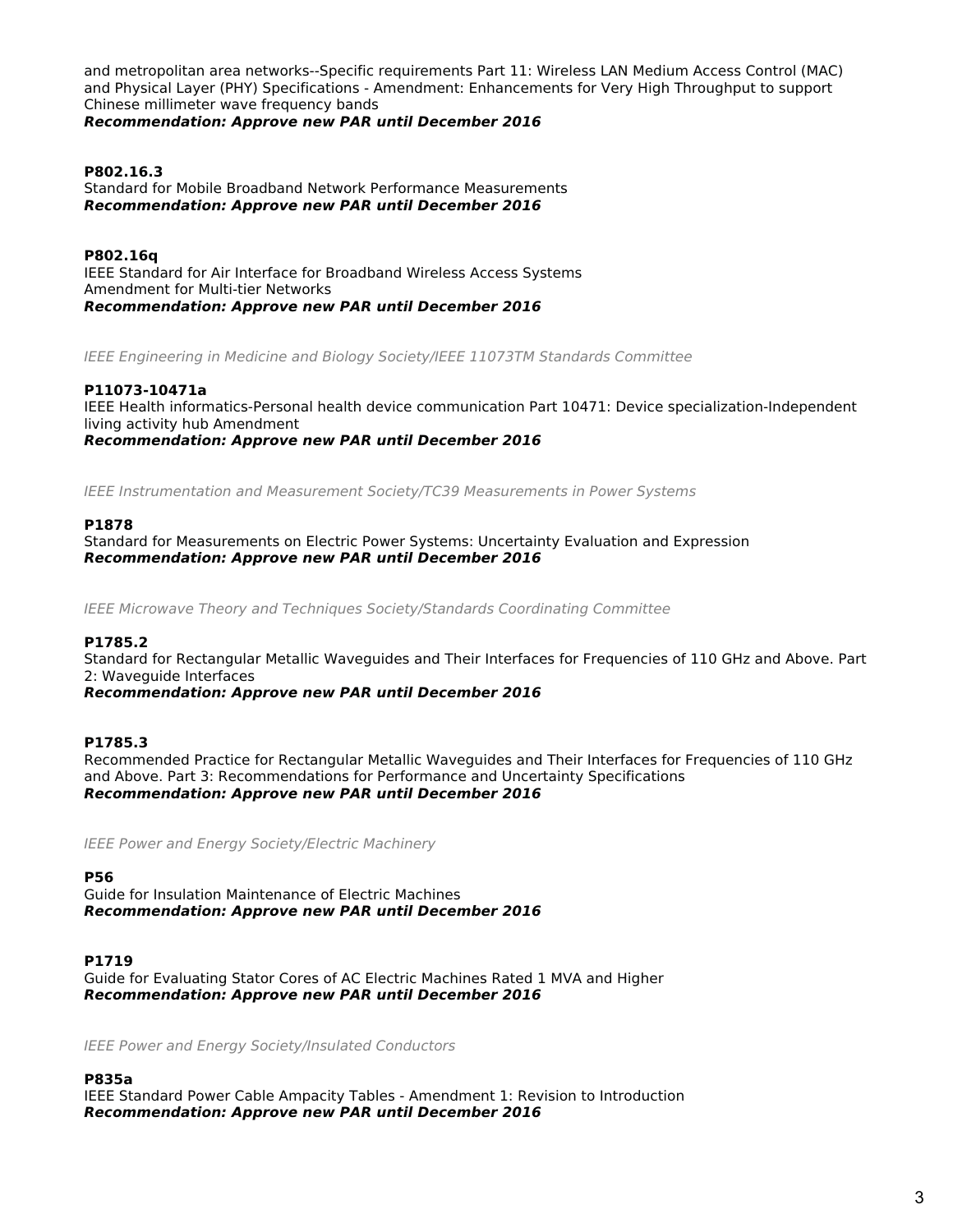**P1879** Trial Use Guide for Extending the Life of Power Cables in the Field *Recommendation: Approve new PAR until December 2016*

IEEE Power and Energy Society/Substations

# **P1032**

Guide for Protecting Transmission Static Var Compensators *Recommendation: Defer recommendation of new PAR to the 19 October 2012 NesCom Continuous Processing meeting*

### **P1052**

Guide for the Functional Specifications for Transmission Static Synchronous Compensator (STATCOM) Systems *Recommendation: Approve new PAR until December 2016*

IEEE Power and Energy Society/Transformers

#### **PC57.12.10-2010/Cor 1** IEEE Standard Requirements for Liquid-Immersed Power Transformers - Corrigendum 1: Correction of Clause 5.1.9 Sudden Pressure Relay *Recommendation: Approve new PAR until December 2016*

IEEE-SASB Coordinating Committees/SCC21 - Fuel Cells, Photovoltaics, Dispersed Generation, and Energy Storage

#### **P1547a**

Standard for Interconnecting Distributed Resources with Electric Power Systems - Amendment 1 *Recommendation: Approve new PAR until December 2016*

IEEE Ultrasonics, Ferroelectrics and Frequency Control Society/IEEE Ultrasonics, Ferroelectrics and Frequency Control

#### **P1859**

Standard for Relaxor-Based Single Crystals for Transducer and Actuator Applications *Recommendation: Approve new PAR until December 2016*

IEEE Vehicular Technology Society/Intelligent Transportation Systems

### **P1609.3-2010/Cor 2**

IEEE Standard for Wireless Access in Vehicular Environments (WAVE) - Networking Services - Corrigendum 2: Correct identified errors

*Recommendation: Approve new PAR until December 2016*

### **P1609.4-2010/Cor 1** IEEE Standard for Wireless Access in Vehicular Environments (WAVE)--Multi-channel Operation - Corrigendum 1: Correct identified errors *Recommendation: Approve new PAR until December 2016*

# **PARs for the Revision of Standards**

IEEE Computer Society/LAN/MAN Standards Committee

#### **P802.1Q**

Standard for Local and metropolitan area networks--Media Access Control (MAC) Bridges and Virtual Bridged Local Area Networks

*Recommendation: Approve PAR for the revision of a standard until December 2016*